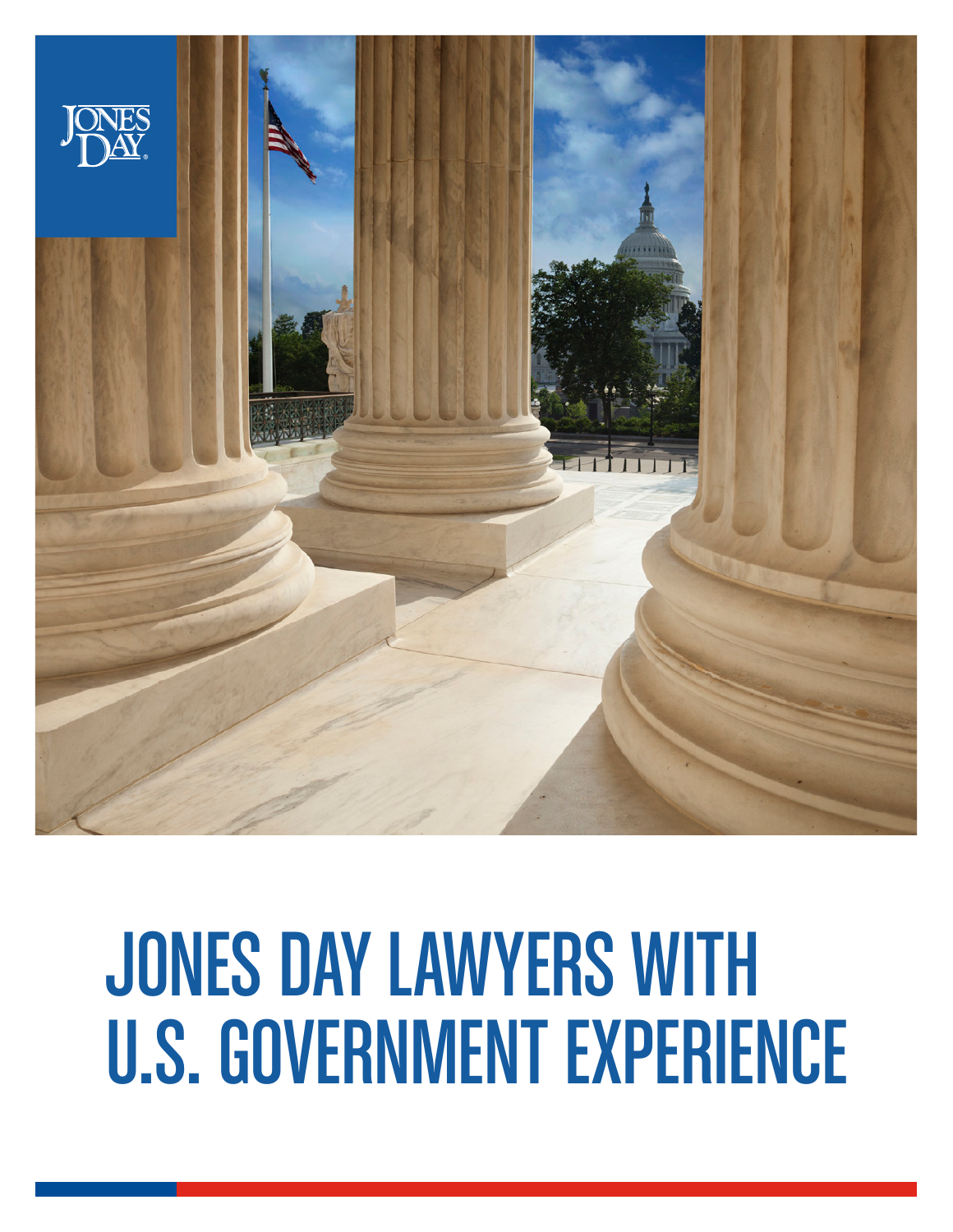

# EXECUTIVE OFFICE OF THE PRESIDENT

# James Burnham

• Senior Associate Counsel to the President

# Noel J. Francisco

• Associate Counsel to the President

# Kevin P. Garvey

- Associate Counsel to the President
- Chief of Staff, Office of the U.S. Trade Representative

# Sarah L. Levine

• Special Assistant to the President and Associate White House Counsel

# Robert Luther III

• Associate Counsel to the President

# Donald F. McGahn II

• White House Counsel

## David M. Morrell

• Special Assistant and Associate Counsel to the President

#### Dan T. Moss

• Senior Advance Representative

# Megan Lacy Owen

• Advisor, Office of White House Counsel

# Brian C. Rabbitt

• Associate Counsel and Special Assistant to the President

#### Schuyler J. Schouten

- Deputy Legal Advisor, National Security Council
- Special Assistant to the President and Senior Associate Counsel to the President

# DEPARTMENT OF COMMERCE

#### Akosua P. Kyereme-Tuah

- Primary Patent Examiner, U.S. Patent and Trademark Office
- Patent Examiner, U.S. Patent and Trademark Office

#### David M. Maiorana

• Patent Examiner, U.S. Patent and Trademark Office

# John A. Marlott

• Patent Examiner, U.S. Patent and Trademark Office

## Michael A. Oblon

• Patent Examiner, U.S. Patent and Trademark Office

# Kamaile A.N. Turčan

• Attorney-Advisor, National Oceanic and Atmospheric Administration

# DEPARTMENT OF DEFENSE

# Robyn B. Celestino

- Acting Director of Contracts, Air Force Rapid Capabilities Office
- Director of Contract Policy, Naval Air Systems Command
- Contracting Officer, Naval Air Systems Command

# Joseph E. Finley

• Lieutenant Commander and Prosecutor, U.S. Navy Judge Advocate General's Corps

# Jihan Walker

- Major, U.S. Army Judge Advocate General's Corps
- Branch Chief and Appellate Attorney, U.S. Army Government Appellate Division, Fort Belvoir, Virginia

# DEPARTMENT OF ENERGY

# Yury Kalish, Ph.D.

• Technology Development Manager

# DEPARTMENT OF HOMELAND SECURITY

# Michael R. Butowsky

• Attorney-Advisor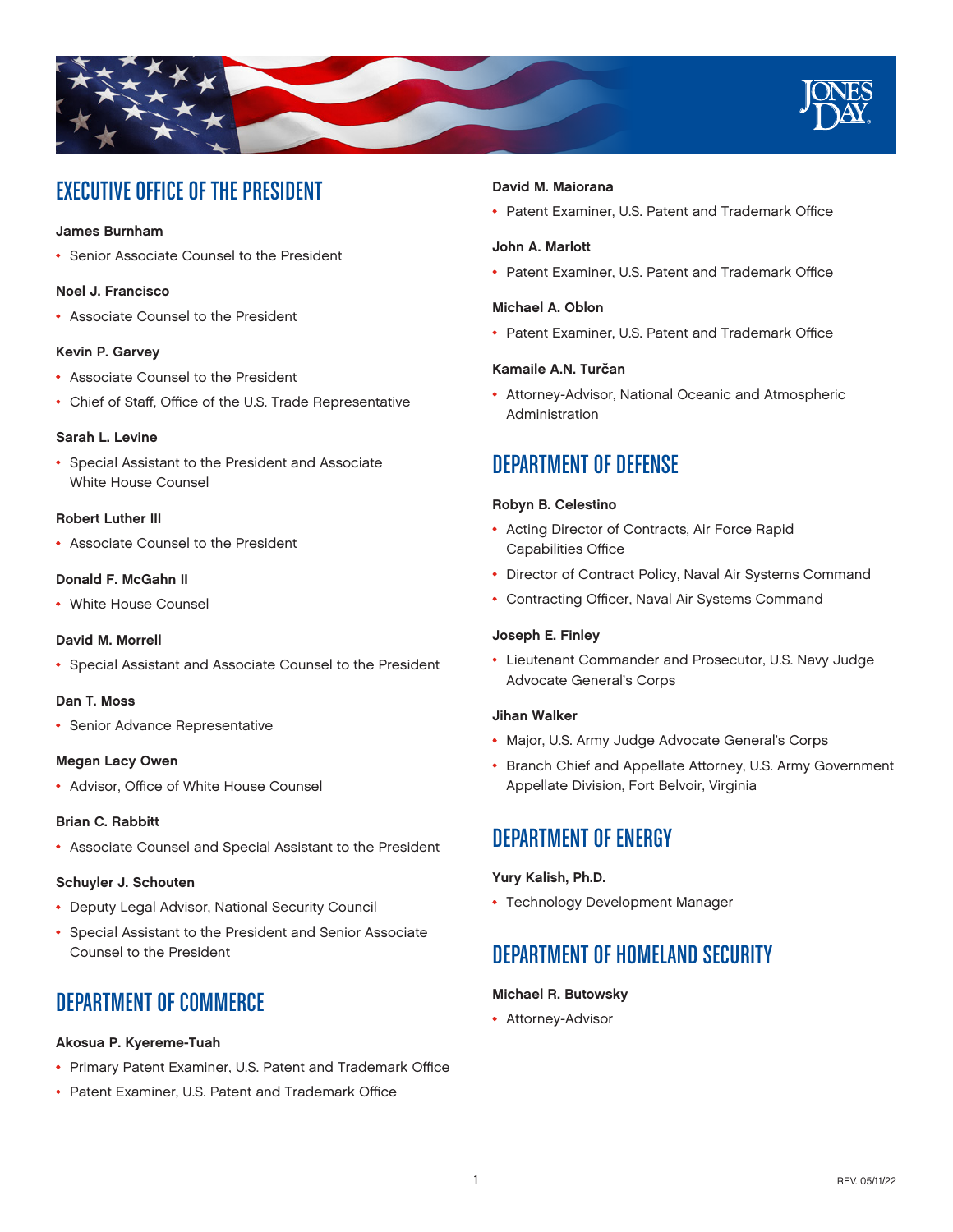

# DEPARTMENT OF JUSTICE

# Office of the Attorney General

#### James Burnham

• Counselor to the Attorney General

#### Shirlethia V. Franklin

- Deputy Chief of Staff and Counselor to the Attorney General
- White House Liaison and Counselor to the Attorney General

# Office of Legal Counsel

#### Michael A. Carvin

- Deputy Assistant Attorney General
- Special Assistant to the Assistant Attorney General

## Louis A. Chaiten

• Attorney-Advisor

#### Noel J. Francisco

• Deputy Assistant Attorney General

#### James E. Gauch

• Attorney-Advisor

#### C. Kevin Marshall

- Deputy Assistant Attorney General
- Counsel to the Assistant Attorney General

# Office of the Deputy Attorney General

#### Timothy J. Finn

• Associate Deputy Attorney General

# Office of Legal Policy

#### Stephen J. Brogan

• Deputy Assistant Attorney General

#### Timothy J. Finn

• Deputy Assistant Attorney General

#### Eric Tung

• Counsel

# Office of the Associate Attorney General

#### Julia E. McEvoy

• Deputy Associate Attorney General

#### Brinton Lucas

• Deputy Associate Attorney General

# Antitrust Division

## Michael H. Knight

• Trial Attorney

# J. Bruce McDonald

• Deputy Assistant Attorney General

## Margaret A. Ward

• Senior Counsel to the Assistant Attorney General

# Civil Division

#### James Burnham

- Deputy Assistant Attorney General, Federal Programs
- Senior Counsel

#### Peter C. Canfield

• Trial Attorney

#### Theodore M. Grossman

- Trial Attorney
- Appellate Counsel

#### Karen P. Hewitt

• Trial Attorney, Constitutional and Specialized Torts Section

#### J. Andrew Jackson

• Trial Attorney

# Laura F. Laemmle-Weidenfeld

• Trial Attorney, Fraud Section

#### Sarah L. Levine

• Deputy Assistant Attorney General, Federal Programs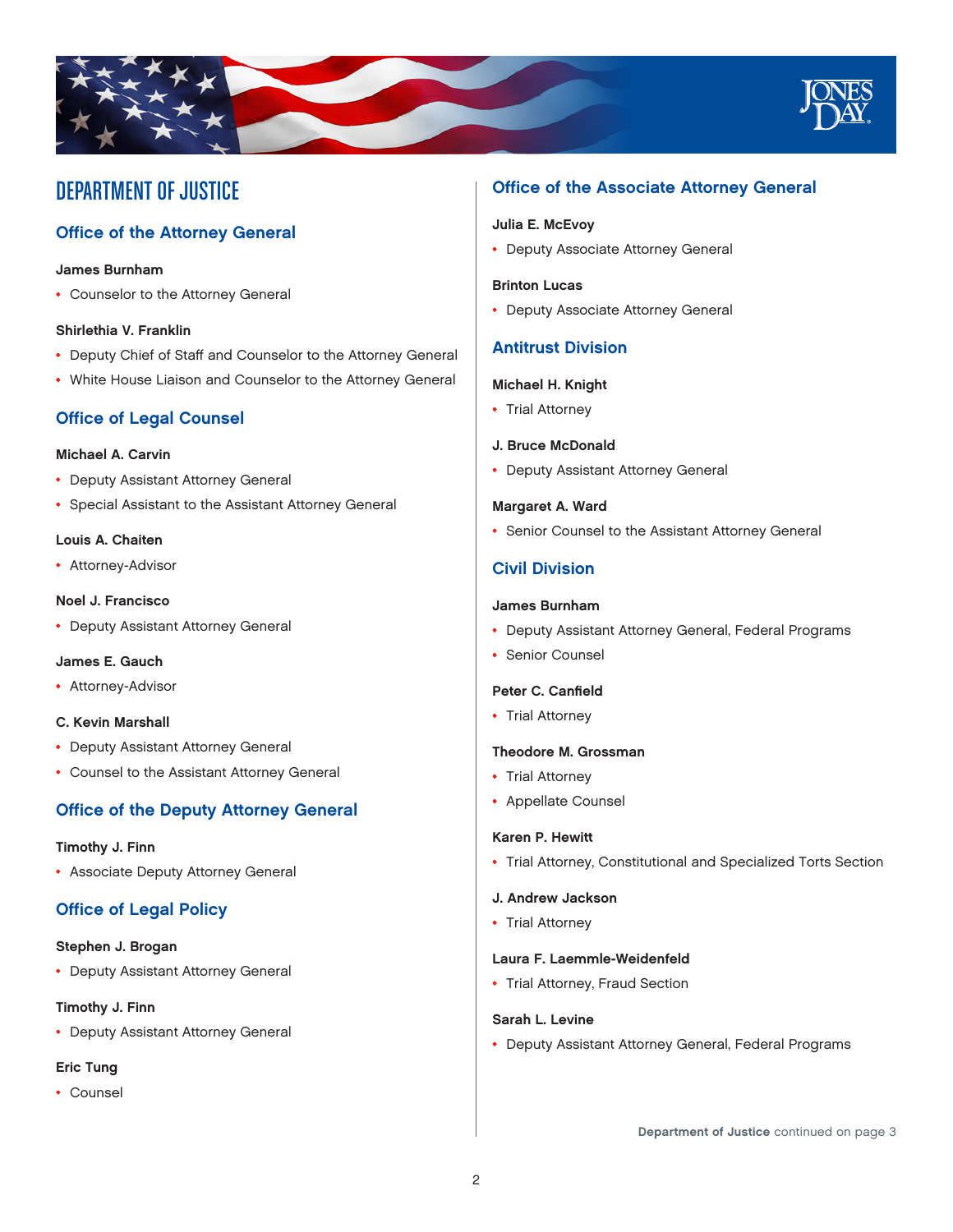

#### Brinton Lucas

- Senior Counsel to the Assistant Attorney General
- Counsel to the Assistant Attorney General

#### Hashim M. Mooppan

• Deputy Assistant Attorney General, Appellate

#### David M. Morrell

- Deputy Assistant Attorney General, Federal Programs
- Deputy Assistant Attorney General, Consumer Protection

# Charles E.T. Roberts

• Trial Attorney, Attorney General's Honors Program

#### Lawrence D. Rosenberg

• Trial Attorney, Attorney General's Honors Program

#### Brett A. Shumate

• Deputy Assistant Attorney General, Federal Programs

# Civil Rights Division

#### J. Benjamin Aguiñaga

- Chief of Staff
- Counsel

#### Michael A. Carvin

• Deputy Assistant Attorney General

#### Eric S. Dreiband

• Assistant Attorney General

#### John M. Gore

- Principal Deputy Assistant Attorney General
- Acting Assistant Attorney General
- Deputy Assistant Attorney General

#### Barbara Mack Harding

• Trial Attorney, Criminal Section

# Kevin P. Holewinski

• Trial Attorney, Attorney General's Honors Program

#### Andrew E. Lelling

• Counsel to the Assistant Attorney General

#### Alexander V. Maugeri

- Chief of Staff
- Deputy Assistant Attorney General

# Criminal Division

## Robert S. Huie

• Resident Legal Advisor, U.S. Embassy Tirana, Albania, and U.S. Embassy Algiers, Algeria

#### Brian C. Rabbitt

- Acting Assistant Attorney General
- Principal Deputy Assistant Attorney General
- Chief of Staff and Senior Counselor to the Attorney General

#### Eric Snyder

• Trial Attorney

#### Hank Bond Walther

- Chief, Healthcare Fraud Unit, Fraud Section
- Assistant Chief, FCPA Unit
- Trial Attorney

# Environmental and Natural Resources Division

#### Kevin P. Holewinski

• Trial Attorney

## Tax Division

#### Kathy Keneally

• Assistant Attorney General

# Office of the Solicitor General

#### H. Hunter Bruton

• Bristow Fellow

#### Noel J. Francisco

• Solicitor General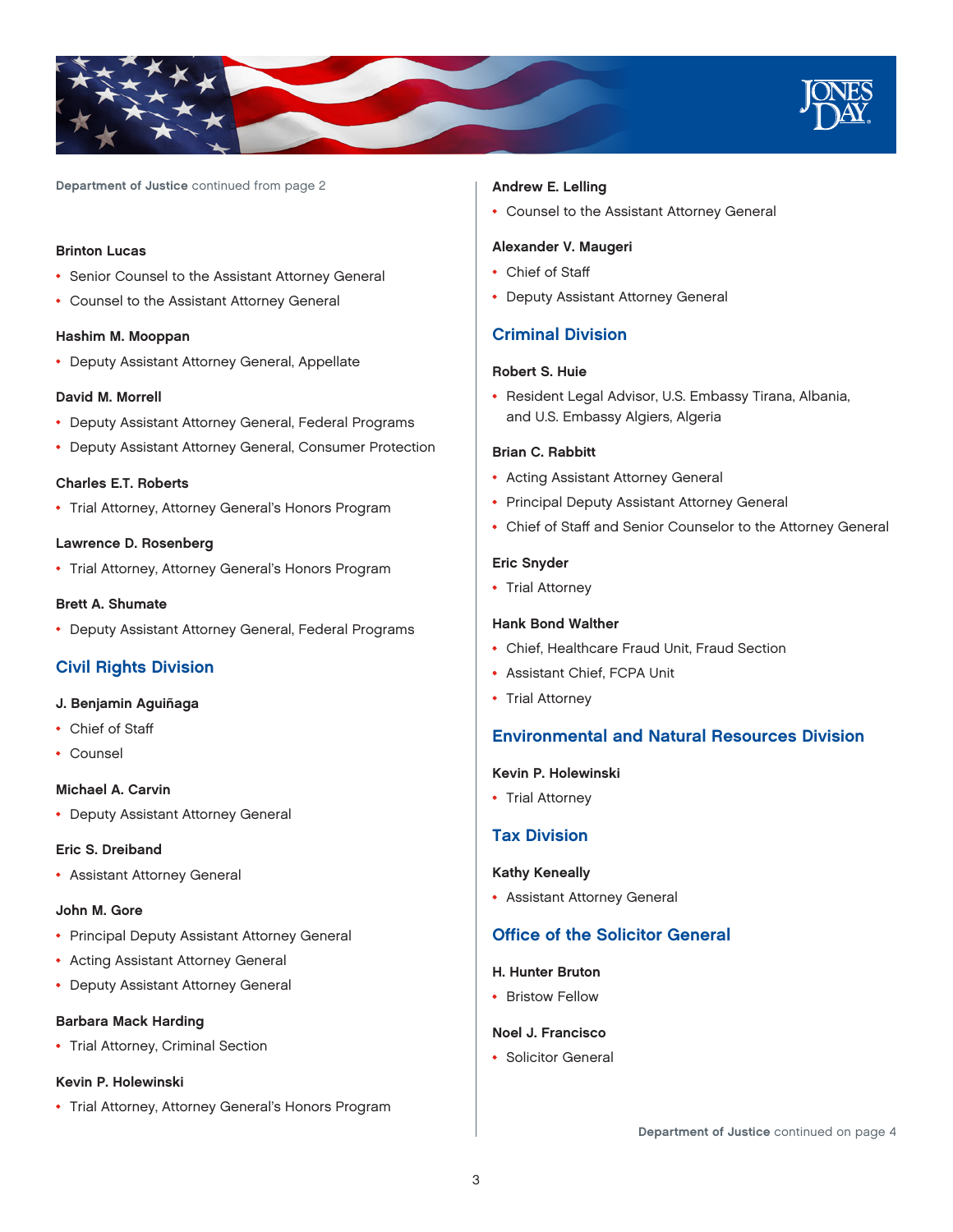

#### Kyle B. Grigel

• Bristow Fellow

# Traci L. Lovitt

• Assistant to the Solicitor General

#### Brinton Lucas

- Assistant to the Solicitor General
- Bristow Fellow

#### Hashim M. Mooppan

- Counselor to the Solicitor General
- Assistant to the Solicitor General

#### Eric Tung

• Bristow Fellow

# Office of Independent Counsel

#### Eric S. Dreiband

• Associate Independent Counsel

# United States Attorneys' Offices

#### Bethany K. Biesenthal

- Deputy Chief, Criminal Division, Northern District of Illinois
- Assistant U.S. Attorney, Northern District of Illinois

#### Scott W. Brady

- U.S. Attorney, Western District of Pennsylvania
- Assistant U.S. Attorney, Western District of Pennsylvania

#### Peter C. Canfield

• Special Assistant U.S. Attorney, District of Columbia

#### Theodore T. Chung

- Deputy Chief, General Crimes Section, Northern District of Illinois
- Assistant U.S. Attorney, Northern District of Illinois

#### Roman E. Darmer

• Assistant U.S. Attorney, Southern District of New York

#### Richard H. Deane, Jr.

- U.S. Attorney, Northern District of Georgia
- Chief of Criminal Division, Northern District of Georgia
- Chief of General Crimes Section, Northern District of Georgia
- Assistant U.S. Attorney, Northern District of Georgia

## Philip Le B. Douglas

• Assistant U.S. Attorney, Southern District of New York

#### Meir Feder

- Deputy Chief of Appeals Unit, Southern District of New York
- Assistant U.S. Attorney, Southern District of New York

#### Louis P. Gabel

• Assistant U.S. Attorney, Eastern District of Michigan

#### Jamila M. Hall

• Assistant U.S. Attorney, Criminal Division, Economic Crimes Section, Northern District of Georgia

#### Justin E. Herdman

- U.S. Attorney, Northern District of Ohio
- Deputy Chief, National Security, Human Rights, and Organized Crime Unit, Northern District of Ohio
- Assistant U.S. Attorney, Northern District of Ohio

#### Brian Hershman

- Deputy Chief, Public Corruption and Government Fraud Section, Central District of California
- Assistant U.S. Attorney, Central District of California

#### Karen P. Hewitt

- U.S. Attorney, Southern District of California
- Executive Assistant U.S. Attorney, Southern District of California
- Assistant U.S. Attorney, Southern District of California

#### Ashley Futrell Hinkson

• Assistant United States Attorney, Northern District of Ohio

# Kevin P. Holewinski

• Special Assistant U.S. Attorney, Criminal Division, District of Columbia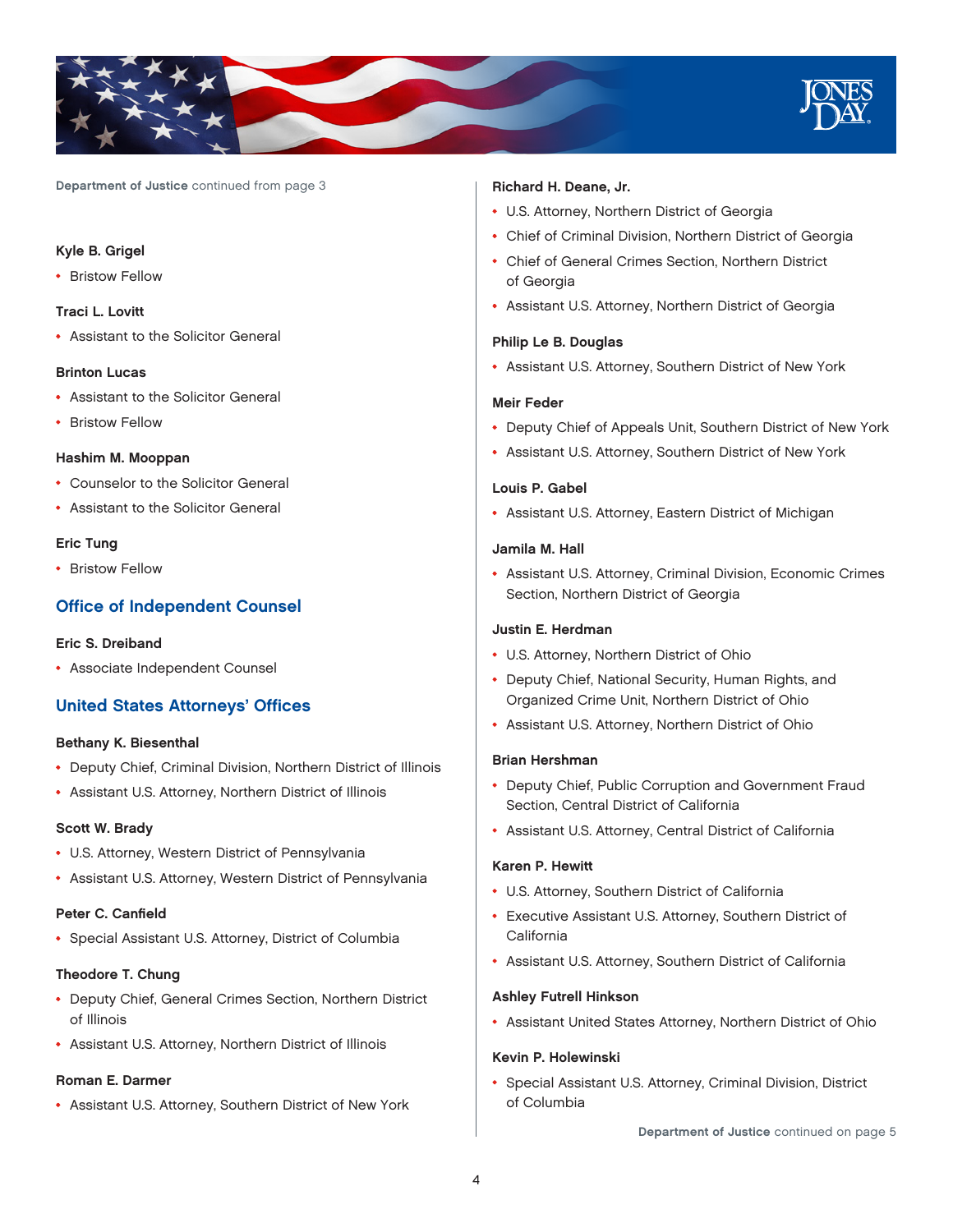

#### Adam Hollingsworth

• Assistant U.S. Attorney, Northern District of Ohio

#### Robert S. Huie

- Deputy Chief, Major Frauds and Public Corruption Section, Southern District of California
- Assistant U.S. Attorney, Southern District of California

#### J. Andrew Jackson

• Special Assistant U.S. Attorney, Eastern District of Virginia

#### James T. Kitchen

- Deputy Chief, National Security /Cybercrimes Section, Western District of Pennsylvania
- Assistant U.S. Attorney, Western District of Pennsylvania
- Assistant U.S. Attorney, Southern District of Texas
- Assistant U.S. Attorney, District of New Jersey

#### Andrew E. Lelling

- U.S. Attorney, District of Massachusetts
- Senior Litigation Counsel, District of Massachusetts
- Assistant U.S. Attorney, District of Massachusetts
- Assistant U.S. Attorney, Eastern District of Virginia

# James P. Loonam

- Assistant U.S. Attorney, Eastern District of New York
- Deputy Chief and Senior Trial Counsel, Business and Securities Fraud Section
- Deputy Chief, Violent Crimes and Terrorism Section (National Security and Cybercrime Section)

# Rebecca C. Martin

- Co-Chief and Deputy Chief, Civil Frauds Unit, Southern District of New York
- Health Care Fraud Coordinator, Southern District of New York
- Assistant U.S. Attorney, Southern District of New York

#### Jordan M. Matthews

• Assistant U.S. Attorney, Northern District of Illinois

# Shireen Matthews

• Assistant U.S. Attorney, Southern District of California

#### Cheryl L. O'Connor

- Deputy Chief, Public Corruption and Civil Rights, Central District of California
- Assistant U.S. Attorney, Central District of California

#### Cristina Pérez Soto

• Assistant U.S. Attorney, Southern District of Florida

## Jeff Rabkin

- Assistant U.S. Attorney, Eastern District of New York
- Assistant U.S. Attorney, Northern District of California

#### Ronald W. Sharpe

- U.S. Attorney, District of the Virgin Islands
- First Assistant U.S. Attorney, District of the Virgin Islands
- Assistant U.S. Attorney, District of Columbia

#### Rasha Gerges Shields

- Assistant U.S. Attorney, Central District of California
- Deputy Chief, Organized Crime Drug Enforcement Task Force, Central District of California

#### Eric Snyder

• Assistant U.S. Attorney, Southern District of New York

#### Stephen G. Sozio

• Assistant U.S. Attorney, Northern District of Ohio

#### Neal J. Stephens

- Regional Coordinator of Organized Crime Drug Enforcement Task Force, Florida/Caribbean
- Chief, Narcotics Section, Southern District of Florida
- Assistant U.S. Attorney, Southern District of Florida

## Michael F. Stoer

• Assistant U.S. Attorney, Eastern District of New York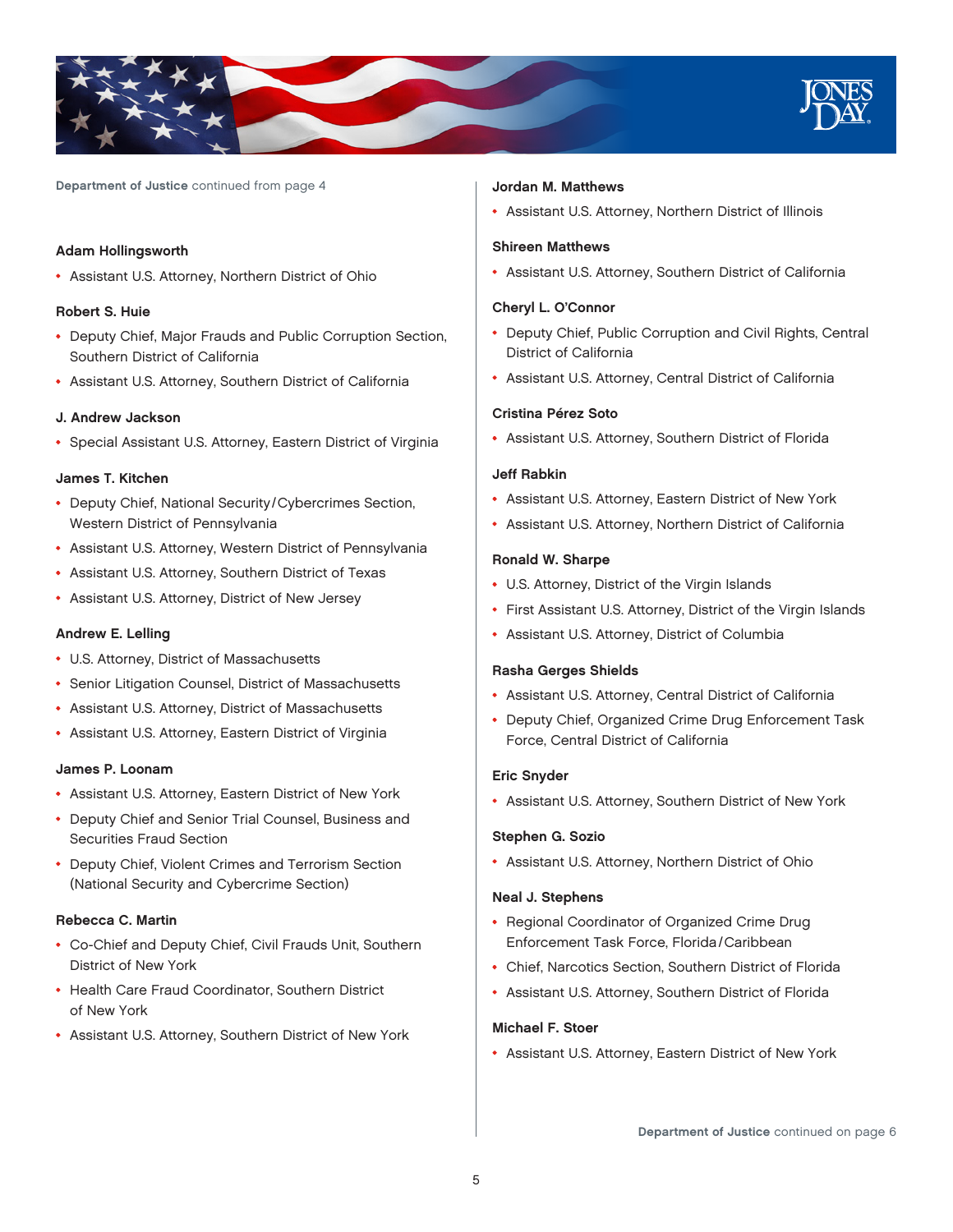

#### Edward Patrick Swan, Jr.

- Chief of the Narcotics Unit, Southern District of California
- Deputy Chief of the Organized Crime Drug Enforcement Task Force, Southern District of California
- Assistant U.S. Attorney, Southern District of California

#### Eric Tung

• Assistant U.S. Attorney, Central District of California

#### Jason S. Varnado

- Assistant U.S. Attorney, Southern District of Texas
- Chief, Major Fraud Section, Southern District of Texas
- National White Collar and Cyber Crime Coordinator, Executive Office of U.S. Attorneys
- National White Collar Crime Coordinator, Executive Office of U.S. Attorneys

#### Judge Ann Claire Williams (Ret.)

- Chief, Organized Crime Drug Enforcement Task Force, Northern District of Illinois
- Deputy Chief, Criminal Receiving and Appellate Division, Northern District of Illinois
- Assistant U.S. Attorney, Northern District of Illinois

## Jack Williams

• Assistant U.S. Attorney, Northern District of Georgia

# DEPARTMENT OF LABOR

#### Eric S. Dreiband

• Deputy Administrator, Wage and Hour Division

#### Kate S. O'Scannlain

• Solicitor of Labor

#### JoAnna Tonini

- Investigator, Wage and Hour Division
- Wage Survey Analyst, Wage and Hour Division

# DEPARTMENT OF STATE

# Louis P. Gabel

• Resident Legal Advisor, U.S. Embassy Dhaka, Bangladesh

#### Eric Snyder

• Senior Counsel

# DEPARTMENT OF TRANSPORTATION

# Federal Aviation Administration

#### Dean E. Griffith

- Senior Advisor to the Assistant Administrator for Government and Industry Affairs
- Acting Deputy Assistant Administrator for Government and Industry Affairs
- Senior General Attorney, Regulations
- General Attorney, Regulations

# DEPARTMENT OF THE TREASURY

#### Barbara Mack Harding

• Deputy Director, White House Security Review

#### Catherine E. Livingston

- Deputy Tax Legislative Counsel, Office of Tax Policy
- Associate Tax Legislative Counsel, Office of Tax Policy
- Attorney-Advisor, Office of Tax Policy

#### Dan T. Moss

• Senior Advance Representative

#### Megan Lacy Owen

• Senior Advisor to the General Counsel

# Internal Revenue Service

#### Amie Colwell Breslow

• Attorney-Advisor, Office of Associate Chief Counsel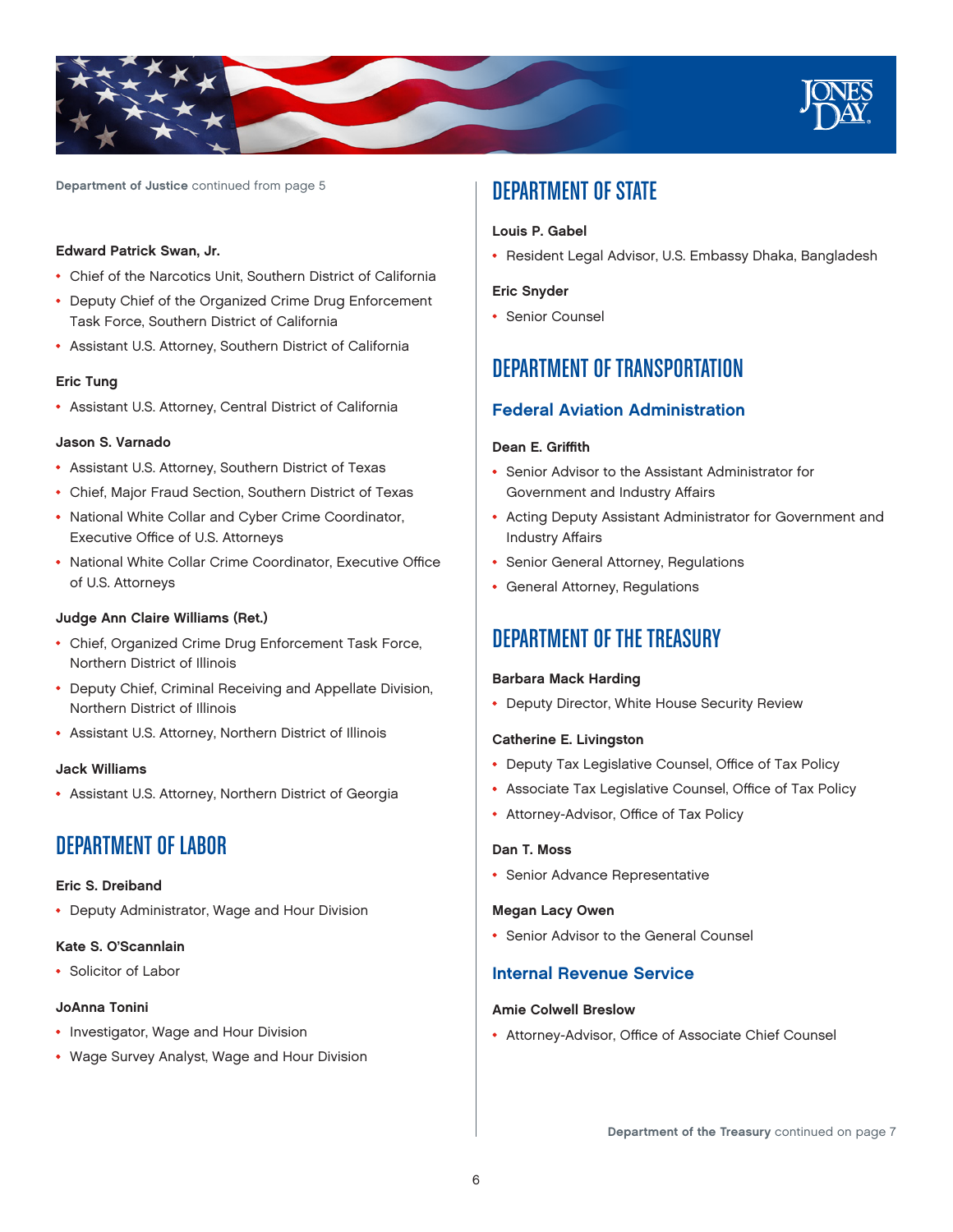

Department of the Treasury continued from page 6

#### Andrew M. Eisenberg

• Attorney-Advisor, Office of Associate Chief Counsel (Corporate)

#### Frank J. Jackson

• Trial Attorney and National Tax Shelter Project Attorney, Office of Chief Counsel

#### Catherine E. Livingston

- Deputy Associate Chief Counsel, Tax Exempt and Government Entities Division
- Health Care Counsel, Office of Chief Counsel

#### Ross E. Poulsen

- Assistant to Branch Chief, Office of Associate Chief Counsel (Corporate)
- Attorney-Advisor

# COMMODITY FUTURES TRADING COMMISSION

#### David E. Aron

- Special Counsel and Acting Associate Director, Division of Data, Data Policy Section
- Special Counsel, Division of Market Oversight, Data and Reporting Branch
- Counsel, Division of Market Oversight; Office of the Chief Economist; Office of General Counsel
- Special Counsel to the Director, Division of Trading and Markets, Office of the Director

#### Joshua B. Sterling

• Director, Market Participants Division

# EQUAL EMPLOYMENT OPPORTUNITY COMMISSION

#### Eric S. Dreiband

• General Counsel

# FEDERAL DEPOSIT INSURANCE CORPORATION

# Kevyn D. Orr

• Counsel

# FEDERAL ELECTION COMMISSION

# E. Stewart Crosland

• Counsel to the Chairman

#### Donald F. McGahn II

• Commissioner

# FEDERAL ENERGY REGULATORY COMMISSION

#### David A. Applebaum

- Director, Office of Enforcement, Division of Investigations
- Deputy Director, Office of Enforcement, Division of Investigations
- Branch Chief, Office of Enforcement, Division of Investigations
- Attorney-Advisor, Office of Enforcement, Division of Investigations

# FEDERAL TRADE COMMISSION

#### Kenneth W. Field

- Counsel to the Director
- Attorney, Office of General Counsel

#### Brian K. Grube

• Staff Attorney, Office of Policy Planning

# Lin W. Kahn

• Attorney

#### Michael H. Knight

• Assistant Director, Bureau of Competition

#### Jeremy P. Morrison

- Counsel to the Director of the Bureau of Competition
- Attorney, Mergers IV Division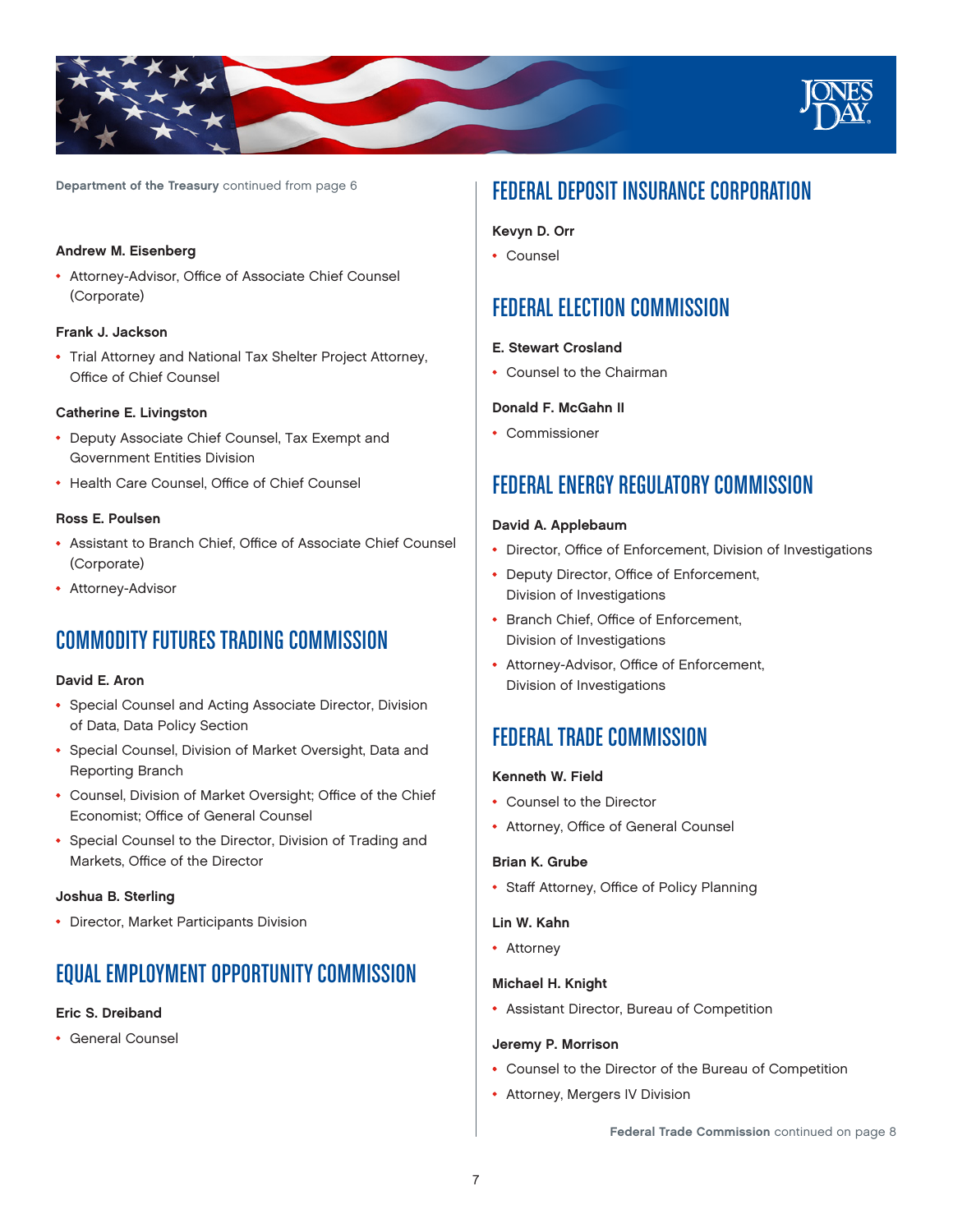

Federal Trade Commission continued from page 7

#### Geoffrey D. Oliver

- Counsel to the Director of the Bureau of Competition
- Assistant Director, Bureau of Competition, Anticompetitive **Practices**
- Deputy Assistant Director, Bureau of Competition, Anticompetitive Practices

#### Pamela L. Taylor

• Staff Attorney, Mergers I Division

#### Craig A. Waldman

• Staff Attorney, Mergers I Division

# SECURITIES AND EXCHANGE COMMISSION

#### Bryan K. Brown

• Attorney/Examiner, Division of Corporation Finance

## Harold K. Gordon

- Branch Chief, New York Regional Office
- Staff Attorney, New York Regional Office

#### Henry Klehm III

- Senior Associate Regional Director, Enforcement Division, Northeast Region
- Senior Assistant and Assistant Regional Director, Enforcement Division, Northeast Region
- Branch Chief, Enforcement Division, Northeast Region
- Staff Attorney, Enforcement Division, Northeast Region

#### Sarah L. Levine

- Assistant Chief Litigation Counsel
- Senior Advisor and Counsel to the Chairman

#### Joan E. McKown

- Chief Counsel, Division of Enforcement
- Branch Chief, Division of Enforcement
- Assistant Director, Division of Enforcement

#### Eliot Pedrosa

• Enforcement Attorney

## Laura S. Pruitt

- Special Counsel, Office of Chief Counsel, Trading and Markets Division
- Senior Counsel, Office of General Counsel

#### Brian C. Rabbitt

- Senior Policy Advisor to the Chairman
- Senior Counsel to the Co-Directors of Enforcement

# FEDERAL LEGISLATIVE BRANCH

#### Conor M. Bindner

• Staff Assistant, Senator Richard Lugar (R-IN)

#### Dennis A. D'Aquila

• Legislative Assistant, Senator John Thune (R-SD)

#### Aimee E. DeFilippo

• Legislative Correspondent, Representative John E. Peterson (R-PA)

#### Stephen J. Kenny

• Counsel for Nominations, Senate Judiciary Committee

#### Kent L. Killelea

• Legislative Counsel, Joint Committee on Taxation

#### Robert Luther III

• Counsel to Senator Jeff Sessions (R-AL), Senate Judiciary Committee

#### Patrick J. Manion

• Legislative Assistant, Representative Trey Gowdy (R-SC)

#### Shelby L. McClain

• Staff Assistant, Representative Matt Salmon (R-AZ)

#### Jeremy P. Morrison

• Legislative Assistant and Press Secretary, Representative James A. Leach (R-IA)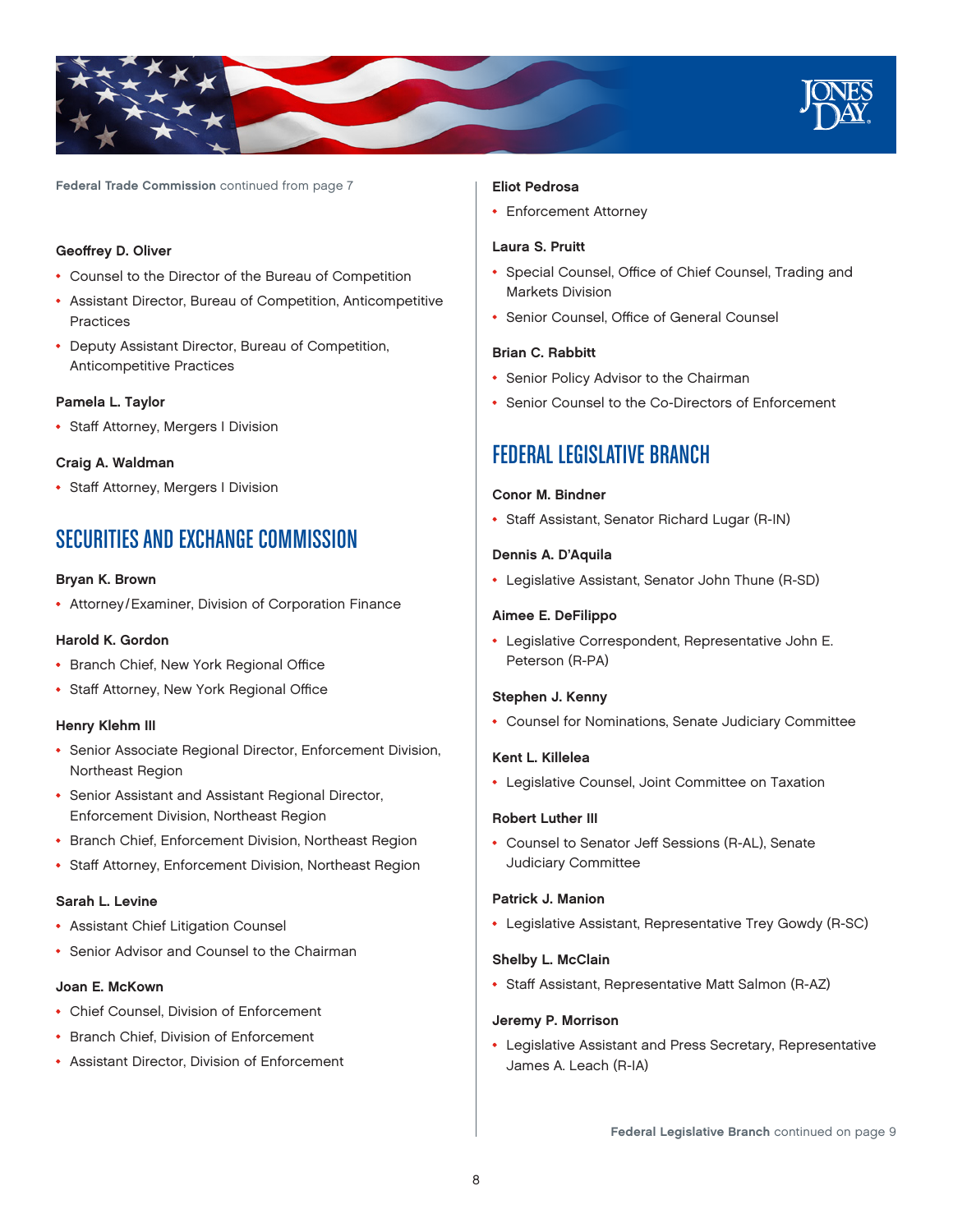

Federal Legislative Branch continued from page 8

#### Megan Sowards Newton

• Press Secretary, Senator Susan Collins (R-ME)

#### Megan Lacy Owen

• Counsel to Chairman Charles E. Grassley (R-IA), Senate Judiciary Committee

#### Michael J. Trajkovich

- Senior Constituent Advocate, Representative Peter Roskam (R-IL)
- District Representative, Representative Robert Dold (R-IL)

# Robert A. Watts

• Legislative Assistant, Representative Phil Gingrey (R-GA)

# STATE GOVERNMENT

# California

#### Kelly Albright

• Deputy District Attorney, Tuolomne County District Attorney's Office

#### Jeff Rabkin

• Special Assistant Attorney General for Law and Technology

# Illinois

#### Theodore T. Chung

• General Counsel to the Governor

#### Theresa Cross

• Assistant State's Attorney, Ogle County

#### Michael J. Wynne

- General Counsel, Department of Revenue
- Acting Chief, Office of the Attorney General, Revenue Litigation Division
- Deputy Chief, Office of the Attorney General, Revenue Litigation Division

# **Massachusetts**

#### Adam Hollingsworth

• Assistant Attorney General, Civil Rights Division

# **Michigan**

#### Kevyn D. Orr

• Emergency Manager for the City of Detroit

# New Jersey

#### Kevyn D. Orr

• Special Counsel for the Emergency Manager for the City of Atlantic City

# New York

# Justin E. Herdman

• Assistant District Attorney, Manhattan District Attorney's Office

#### Ashley Futrell Hinkson

• Assistant District Attorney, Manhattan District Attorney's Office

#### Ohio

# Michael R. Gladman

- Principal Assistant Attorney General
- Assistant Solicitor General

#### M. Ryan Harmanis

• Deputy Solicitor General, Appeals Section

## Yvette McGee Brown

• Justice, Ohio Supreme Court

#### Texas

#### James T. Kitchen

- Assistant Attorney General, Texas Attorney General's Office
- Assistant District Attorney, Harris County District Attorney's Office

#### Alex Potapov

• Assistant Solicitor General, Office of the Attorney General